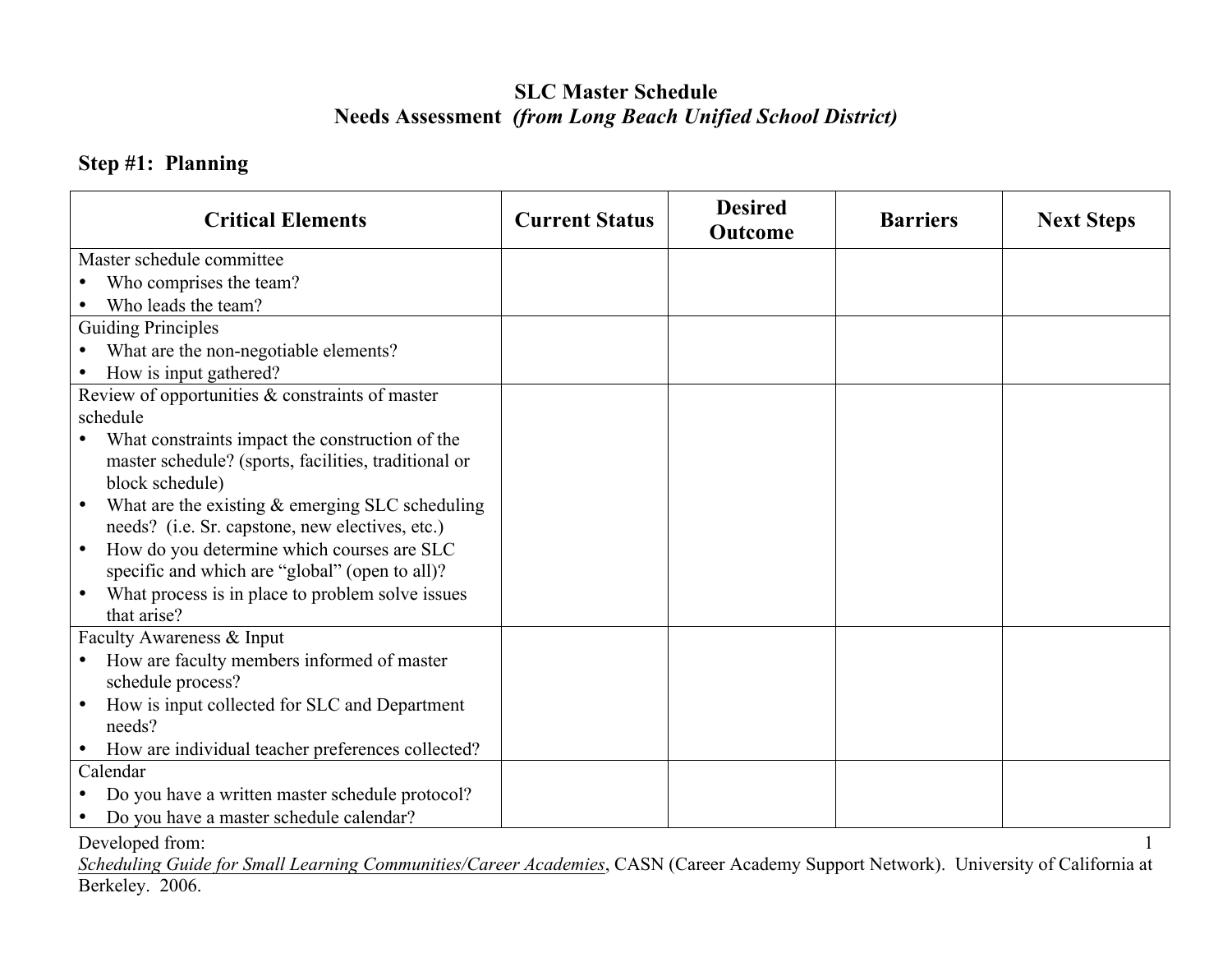### **Step #2: Student Course Selection**

|      | <b>Critical Elements</b>                                                           | <b>Current Status</b> | <b>Desired</b><br><b>Outcome</b> | <b>Barriers</b> | <b>Next Steps</b> |
|------|------------------------------------------------------------------------------------|-----------------------|----------------------------------|-----------------|-------------------|
|      | Course Offerings                                                                   |                       |                                  |                 |                   |
|      | How does your master schedule support district<br>priorities? (i.e. AVID, AP etc.) |                       |                                  |                 |                   |
|      | What process is in place to review $\&$ update<br>current offerings?               |                       |                                  |                 |                   |
|      | What process is in place for establishing new<br>courses?                          |                       |                                  |                 |                   |
|      | What process is in place to eliminate courses?                                     |                       |                                  |                 |                   |
|      | <b>Student Course Selection</b>                                                    |                       |                                  |                 |                   |
|      | How are students informed of course selections?                                    |                       |                                  |                 |                   |
|      | How do students record their selections?                                           |                       |                                  |                 |                   |
|      | What happens once students make their choices?                                     |                       |                                  |                 |                   |
| Data |                                                                                    |                       |                                  |                 |                   |
|      | How is projected enrollment determined?                                            |                       |                                  |                 |                   |
|      | How are students designated as community<br>members?                               |                       |                                  |                 |                   |
|      | How is student selection data put in the computer?                                 |                       |                                  |                 |                   |
|      | Who is responsible for data input?                                                 |                       |                                  |                 |                   |

Developed from: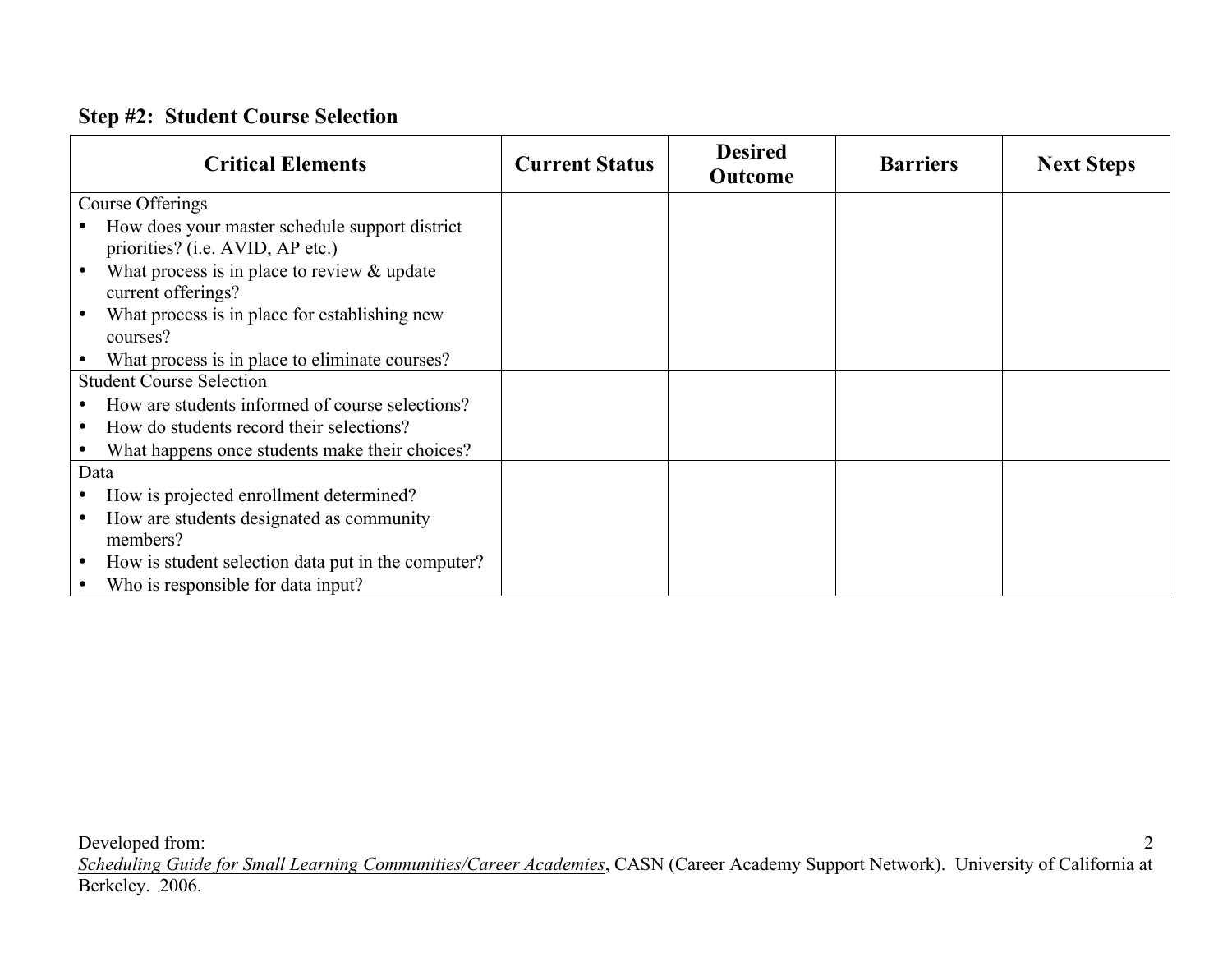### **Step #3: Master Schedule Construction**

| <b>Critical Elements</b>                                      | <b>Current Status</b> | <b>Desired</b><br><b>Outcome</b> | <b>Barriers</b> | <b>Next Steps</b> |
|---------------------------------------------------------------|-----------------------|----------------------------------|-----------------|-------------------|
| Review course tallies                                         |                       |                                  |                 |                   |
| How do you determine the number of sections                   |                       |                                  |                 |                   |
| needed for each course?                                       |                       |                                  |                 |                   |
| How do you make decisions on courses with low                 |                       |                                  |                 |                   |
| enrollment?                                                   |                       |                                  |                 |                   |
| Establish order for placement of courses                      |                       |                                  |                 |                   |
| How do you utilize the conflict matrix?                       |                       |                                  |                 |                   |
|                                                               |                       |                                  |                 |                   |
| Visual Representation                                         |                       |                                  |                 |                   |
| How and where is your master schedule displayed?<br>$\bullet$ |                       |                                  |                 |                   |
| Who has access to the master schedule?<br>$\bullet$           |                       |                                  |                 |                   |
| How is your board organized? Department/SLC?<br>$\bullet$     |                       |                                  |                 |                   |
| Computer Input                                                |                       |                                  |                 |                   |
| How is the information from the board transferred             |                       |                                  |                 |                   |
| in electronic format?                                         |                       |                                  |                 |                   |
| What is your target percentage goal for successful            |                       |                                  |                 |                   |
| student placement?                                            |                       |                                  |                 |                   |
| How do you review results and make adjustments                |                       |                                  |                 |                   |
| to balance classes?                                           |                       |                                  |                 |                   |
| Who is included in this discussion/process?                   |                       |                                  |                 |                   |

Developed from: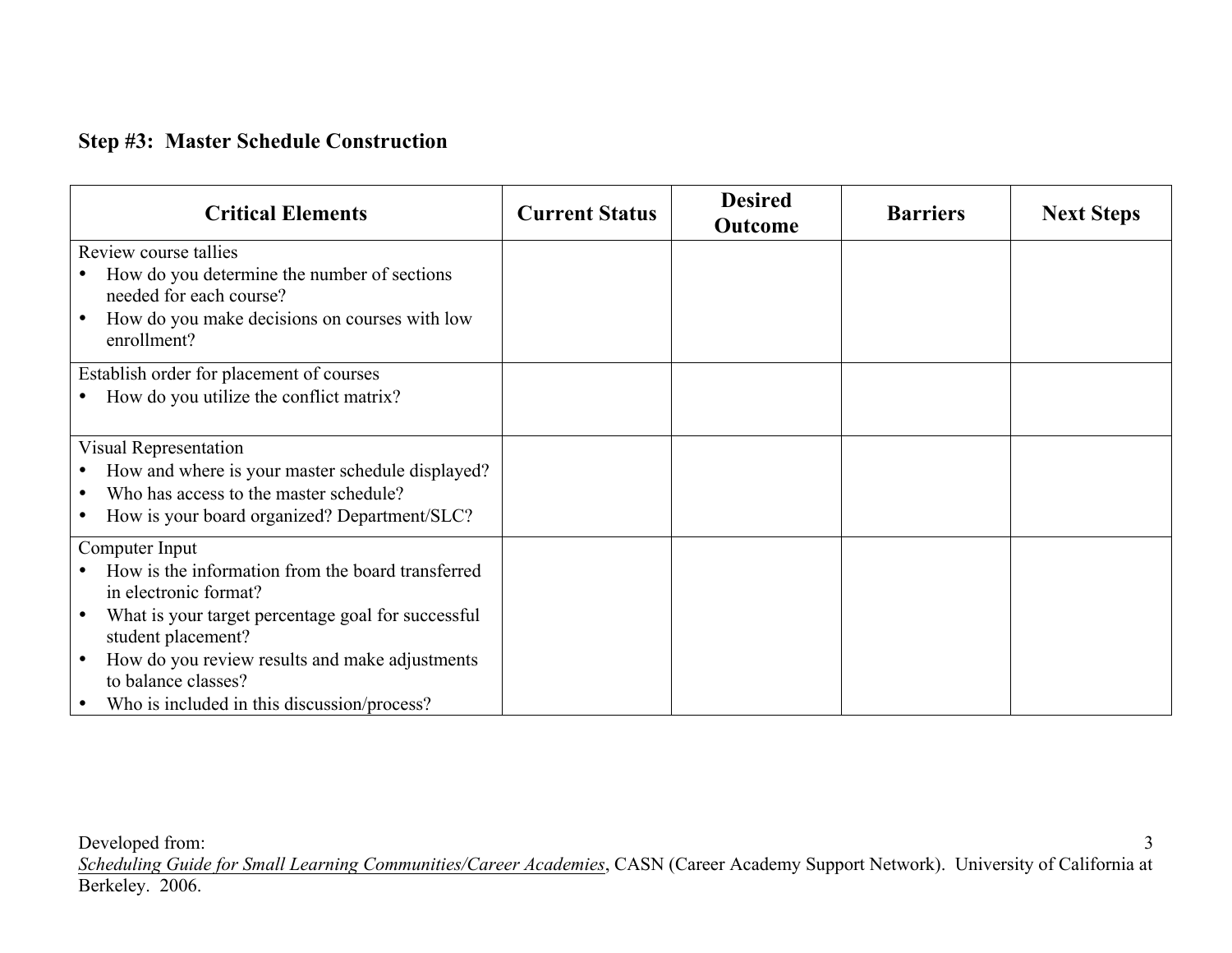### **Step #4: Analysis, Adjustment, and Distribution**

| <b>Critical Elements</b>                                  | <b>Current Status</b> | <b>Desired</b><br><b>Outcome</b> | <b>Barriers</b> | <b>Next Steps</b> |
|-----------------------------------------------------------|-----------------------|----------------------------------|-----------------|-------------------|
| Review of tentative schedule                              |                       |                                  |                 |                   |
| Does it align with established guiding principles?        |                       |                                  |                 |                   |
| (Step 1)                                                  |                       |                                  |                 |                   |
| What percentage of purity of SLCs is acceptable at        |                       |                                  |                 |                   |
| this point?                                               |                       |                                  |                 |                   |
| Analyze and Predict                                       |                       |                                  |                 |                   |
| How and when do you predict the number of                 |                       |                                  |                 |                   |
| students with failing grades in each course?              |                       |                                  |                 |                   |
| How does your initial master schedule<br>$\bullet$        |                       |                                  |                 |                   |
| accommodate for students who fail in a pre-               |                       |                                  |                 |                   |
| requisite class?                                          |                       |                                  |                 |                   |
| How and when do you calculate an estimate of              |                       |                                  |                 |                   |
| students who will complete summer school                  |                       |                                  |                 |                   |
| courses?                                                  |                       |                                  |                 |                   |
| How does this information impact your master<br>$\bullet$ |                       |                                  |                 |                   |
| schedule?                                                 |                       |                                  |                 |                   |
| Distribution of schedules                                 |                       |                                  |                 |                   |
| How do students receive their schedule?                   |                       |                                  |                 |                   |
| What is the process for dealing with scheduling           |                       |                                  |                 |                   |
| problems?                                                 |                       |                                  |                 |                   |
| Adjustment                                                |                       |                                  |                 |                   |
| How do you confirm numbers in each section once           |                       |                                  |                 |                   |
| school is in session?                                     |                       |                                  |                 |                   |
| How do you adjust enrollment to balance classes<br>٠      |                       |                                  |                 |                   |
| keeping SLC purity in mind?                               |                       |                                  |                 |                   |
| How is information communicated with teachers             |                       |                                  |                 |                   |
| throughout the process?                                   |                       |                                  |                 |                   |

Developed from: